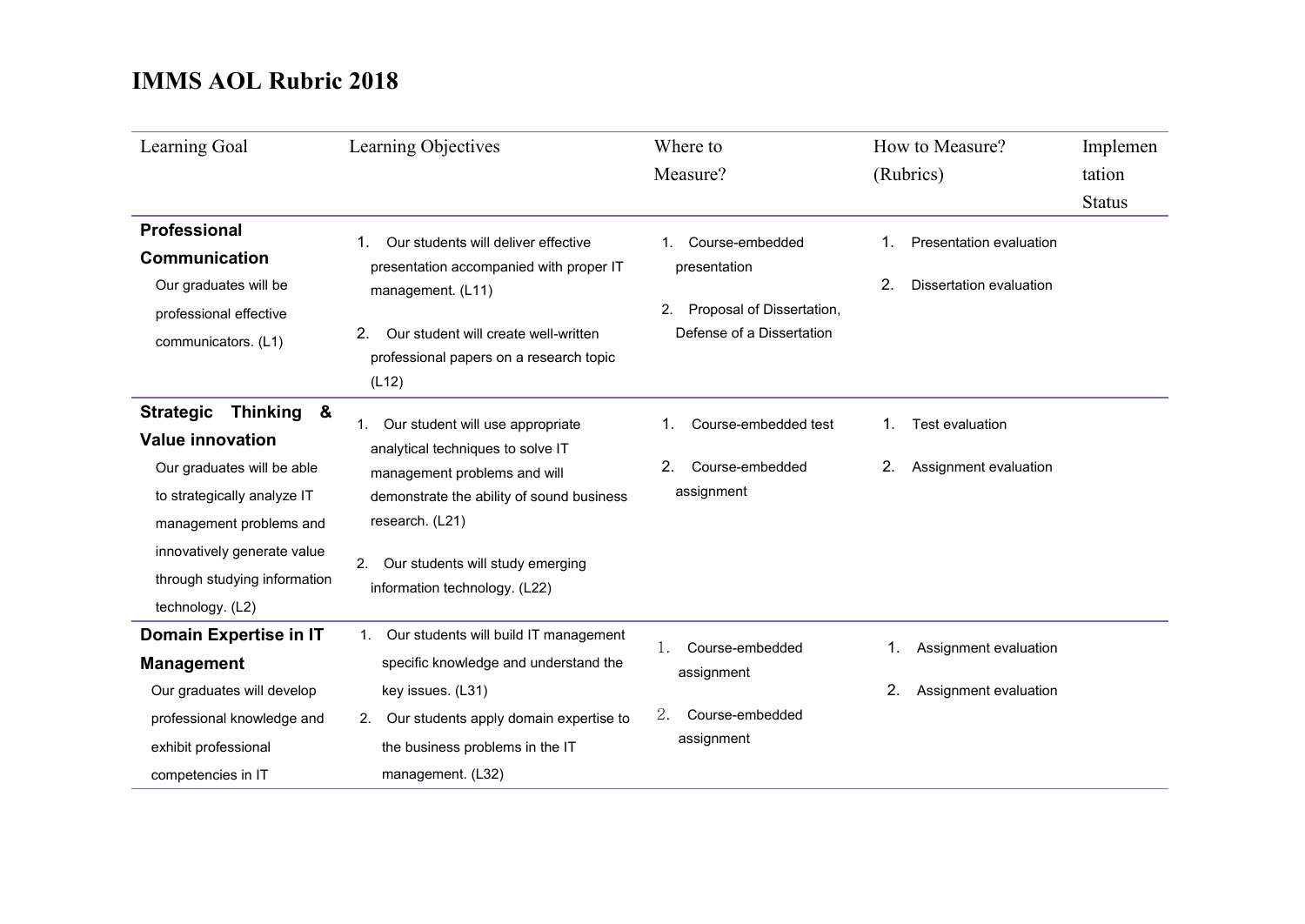| management. (L3)                                                           |                                                                                                                    |                                                      |                          |
|----------------------------------------------------------------------------|--------------------------------------------------------------------------------------------------------------------|------------------------------------------------------|--------------------------|
| <b>Analytical and Creative</b><br><b>Thinking</b><br>Our graduates will be | Our student will identify and diagnose<br>management/research problems. (L41)                                      | Course-embedded<br>assignment                        | Assignment evaluation    |
| capable researchers. (L4)                                                  | Our students will engage in<br>management research and present the<br>findings of such research effectively. (L42) | Proposal of Dissertation,<br>Defense of Dissertation | Dissertation evaluation, |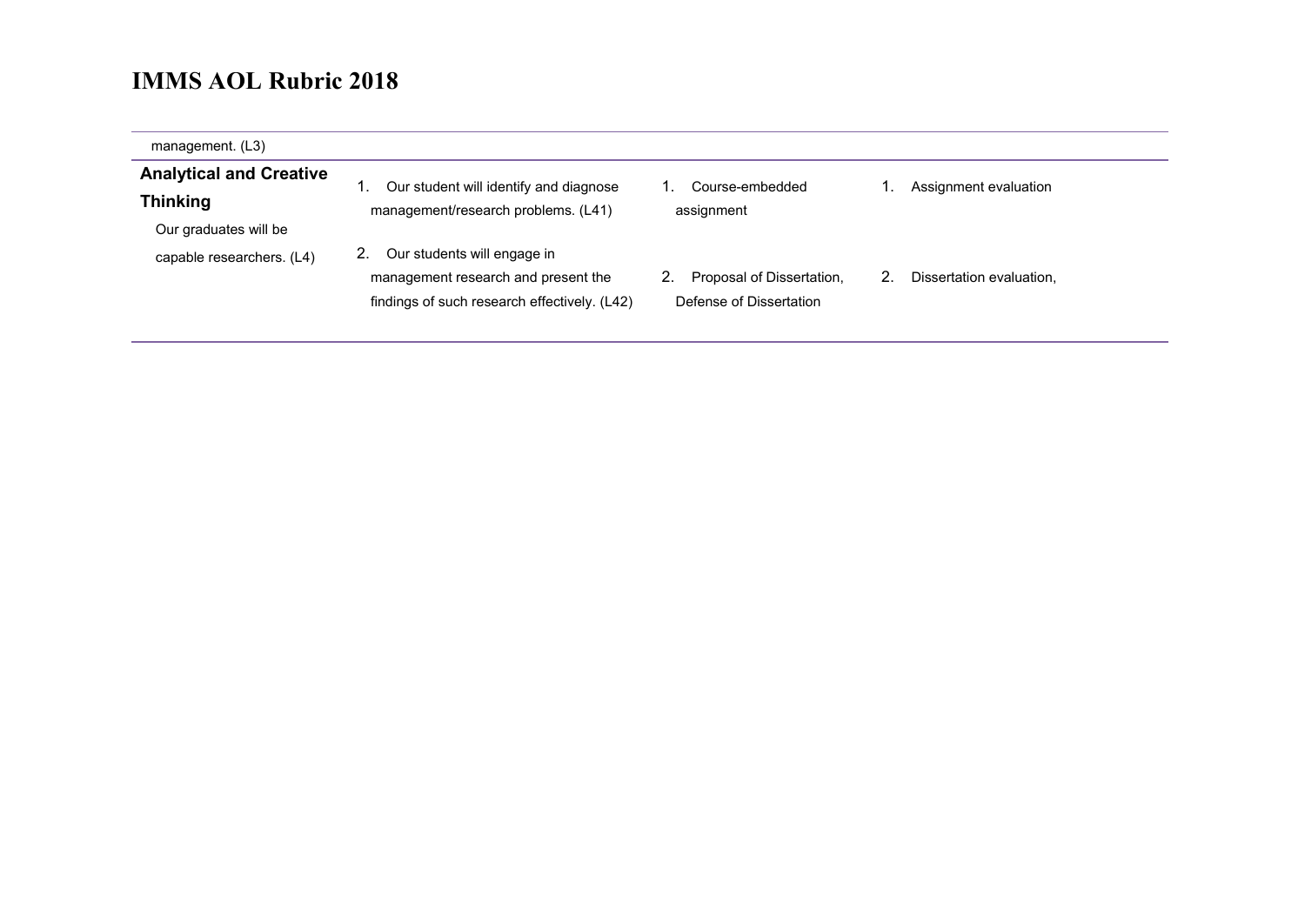$\blacksquare$ 

#### **Rubrics to assess achievements of learning objectives**

#### **L1: Professional Communication: Our graduates will be professional effective communicators.**

#### **L11: Our students will deliver effective presentation accompanied with proper IT management**

|                         | Performance Levels                          |                                            |                                              |
|-------------------------|---------------------------------------------|--------------------------------------------|----------------------------------------------|
| Traits                  | 1 (Fails to Meet Expectations)              | 2 (Meets Expectations)                     | 3 (Exceeds Expectations)                     |
| Organization<br>l.      | No opening statement or irrelevant          | Has opening statement relevant to topic,   | Has a clear opening statement that catches   |
|                         | statement; Loses focus more than once;      | and gives outline of speech; mostly        | audience's interest and gives overview;      |
|                         | does not manage time effectively.           | organized with some transitions; allows    | stays focused throughout. Has transition     |
|                         |                                             | enough time to deliver speech, although it | statement, ties sections together; effective |
|                         |                                             | could have been better edited              | time management.                             |
| Quality of slides<br>2. | Sloppy and/or unprofessional; may be        | Readable, professional, appropriate        | Readable, professional, imaginative and/or   |
|                         | difficult to read; many slides are          | number                                     | high quality (without being a distraction).  |
|                         | superfluous.                                |                                            |                                              |
| Voice quality and<br>3. | Demonstrates one or more of the             | Can easily understand; appropriate pace    | Excellent delivery; conversational,          |
| pace                    | following: mumbling, too soft, too loud,    | and volume; delivery is mostly clear and   | modulates voice, projects enthusiasm,        |
|                         | too fast, too slow, "umms."                 | natural                                    | interest, confidence.                        |
| Mannerisms<br>4.        | Demonstrates one or more distracting        | No distracting mannerisms. Decent          | Uses body language effectively (and          |
|                         | mannerisms, which may include bad           | posture.                                   | naturally) to maintain audience's interest   |
|                         | posture, shifting feet, etc.                |                                            |                                              |
| Professionalism<br>5.   | Makes excuses for the presentation; word    | Treats audience profession-ally, word      | Treats audience professionally; confident,   |
|                         | choice is not appropriate for audience;     | choice is acceptable (does not use slang); | shows command of topic                       |
|                         | inappropriately informal, does not stay "in | keeps nervousness under control            |                                              |
|                         | role."                                      |                                            |                                              |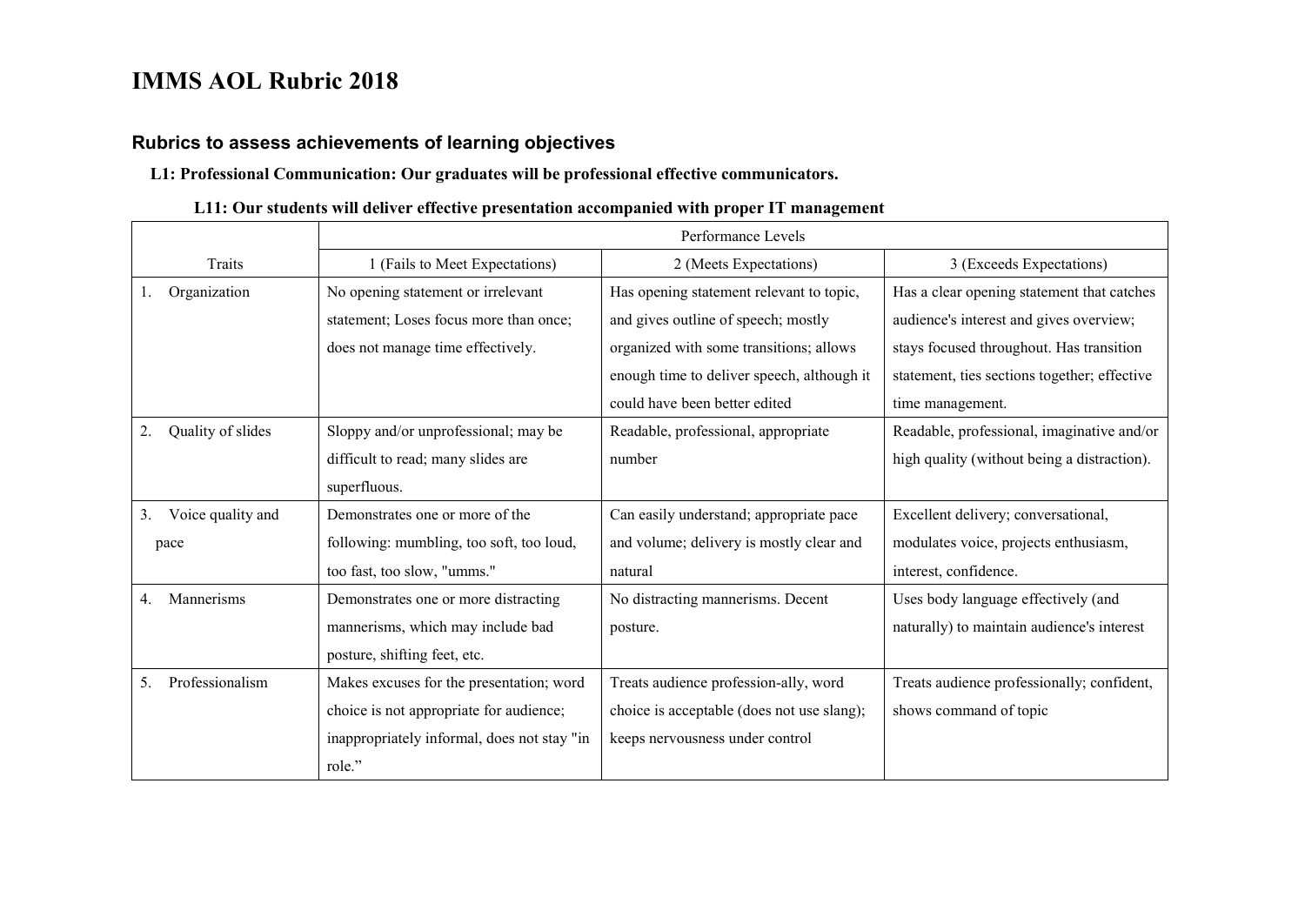| Use of media/rapport<br>$\mathbf{b}$ . | Relies heavily on slides or notes; makes    | Looks at slides to keep on track with       | Slides are used effortlessly to enhance  |
|----------------------------------------|---------------------------------------------|---------------------------------------------|------------------------------------------|
| with audience                          | little eye contact; inappropriate number of | presentation; appropriate number of slides; | speech; speech could be effectively      |
|                                        | slides (too many or too few).               | maintains eye contact most of the time.     | delivered without them; perfect eye      |
|                                        |                                             |                                             | contact.                                 |
| Ability to answer                      | Cannot address basic questions.             | Can address most questions with correct     | Answers all questions with relevant,     |
| questions.                             |                                             | information                                 | correct information; speaks confidently. |

#### **L12. Our student will create well-written professional papers on a research topic.**

|                           | Performance Levels                   |                                          |                                            |
|---------------------------|--------------------------------------|------------------------------------------|--------------------------------------------|
| Traits                    | 1 (Fails to Meet Expectations)       | 2 (Meets Expectations)                   | 3 (Exceeds Expectations)                   |
| 1. Logic and Organization | Does not develop ideas cogently      | Develops unified and coherent ideas      | Develops ideas cogently, organizes them    |
|                           | · Uneven and ineffective overall     | within paragraphs with generally         | logically with paragraphs and connects     |
|                           | organization                         | adequate transitions                     | them with effective transitions            |
|                           | Weak logical flow                    | Clear overall organization relating most | Clear, effective introduction and          |
|                           | · Unclear or missing introduction or | ideas together, but some ideas seem      | conclusion.                                |
|                           | conclusion.                          | illogical and/or unrelated               | · Provides clear organization scheme to    |
|                           | Few headings or paragraph breaks     | Adequate introduction and conclusion     | guide reader through logic of analysis     |
|                           | Weak or unfocused thesis statement   | Provides organized analysis that         | · Hooks reader with clever/insightful      |
|                           |                                      | generally maintains focus                | opener to clearly identify research issues |
|                           |                                      | Opens with clear statement of research   |                                            |
|                           |                                      | problems/issues                          |                                            |
| 2. Language               | Employs words that are unclear or    | Word forms are correct                   | Employs words with fluency                 |
|                           | inappropriate                        | Uses some academic terms                 | Develops concise standard                  |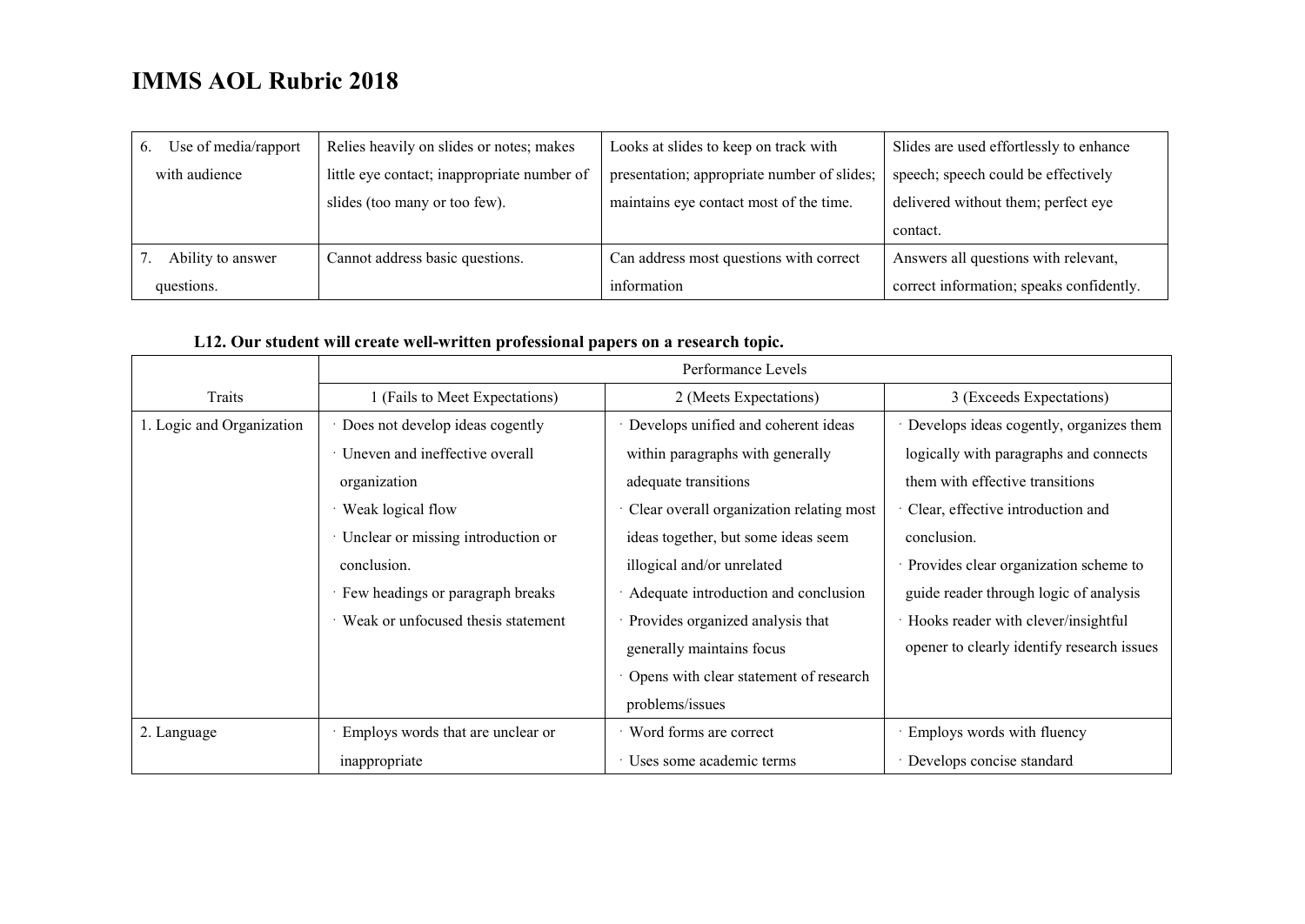|                         | Sentence and structures problems.        | Sentence structure is quite effective      | English/Korean sentences                   |
|-------------------------|------------------------------------------|--------------------------------------------|--------------------------------------------|
|                         | · Errors are seriously distracting       | Presence of a few errors is not            | Uses many academic terms                   |
|                         |                                          | distracting.                               | appropriately                              |
| 3. Spelling and Grammar | Writing contains numerous errors in      | · While there may be minor errors, the     | · The writing is essentially error-free in |
|                         | spelling and grammar which interfere     | writing follows normal conventions of      | terms of spelling and grammar              |
|                         | with comprehension.                      | spelling and grammar throughout, and       | · The writing is carefully proofread       |
|                         | Was not even briefly edited              | has been proofread                         | Uses correct spelling throughout and       |
|                         | · Uses many misspelled words and shows   | Has spell-checked, but may miss a typo     | demonstrates strong vocabulary skills      |
|                         | only elementary vocabulary feel          | of use an inappropriate word/term          |                                            |
| 4. Development of Ideas | Most ideas unsupported, confusion        | Supports most ideas with effective         | Explores ideas thoroughly supports         |
|                         | between personal opinion and evidence    | examples references, and details           | points fully using a balance of subjective |
|                         | Includes much information that is not    | · Minor support for ideas is inconsistent, | and objective evidence, reasons            |
|                         | relevant.                                | reasoning unclear.                         | effectively making useful distinctions     |
| 5. Purpose and          | The purpose and focus of the writing are | The writer has made adequate               | · The writer's decision about focus,       |
| Audience                | not clear to the reader                  | decisions about focus, organization,       | organization, style and content fully      |
|                         | · Never addresses the right audience.    | style, and content so as to achieve the    | elucidate the purpose and keep the         |
|                         |                                          | purpose of the writing                     | purpose at the center of the piece         |
|                         |                                          | Address the right audience more than       | Always addresses the right audience.       |
|                         |                                          | once                                       |                                            |
| 6. Format               | Not in memo format                       | Uses correct format with minor error       | Correct format.                            |
|                         | No or sloppy exhibits.                   | Appropriate, titled exhibits               | Seamless references.                       |
|                         | Does not refer to exhibits               | Refers to exhibits in body of paper        | Uses bullets where appropriate to make     |
|                         |                                          | · Looks professional (fonts, etc.).        | good use of space                          |
|                         |                                          |                                            |                                            |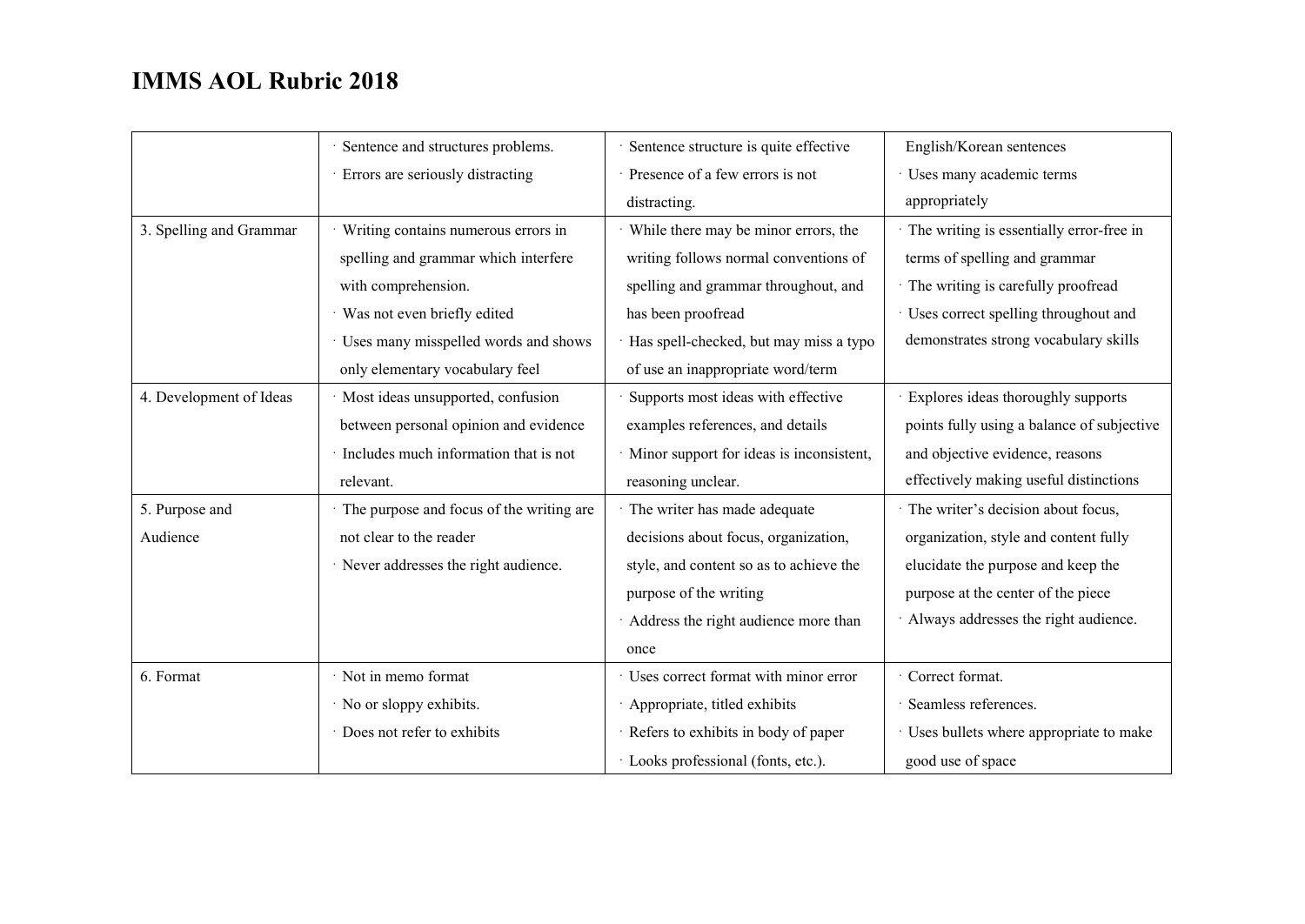|  |  | ctive exhibits                        |
|--|--|---------------------------------------|
|  |  | Attractive, professional looking memo |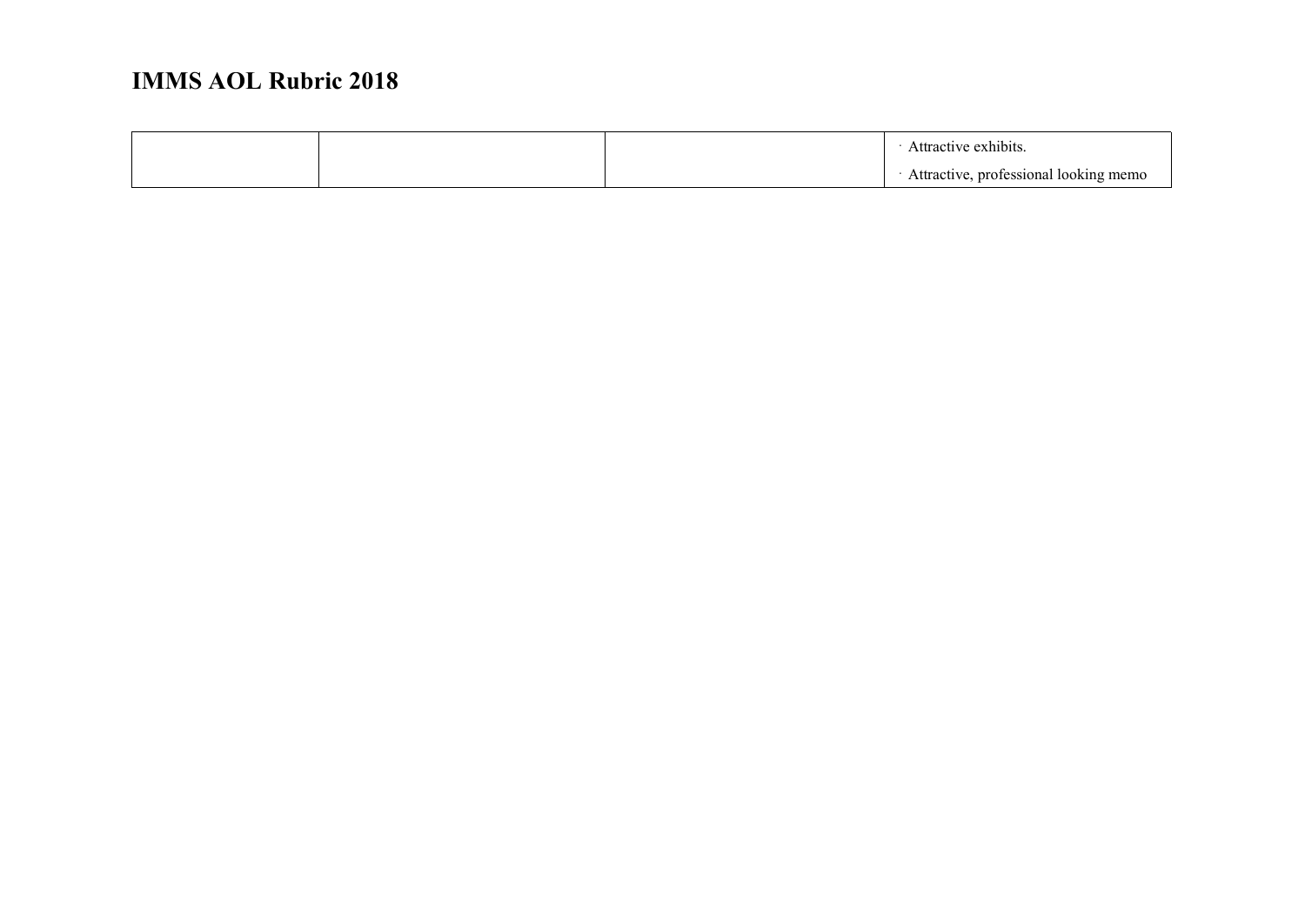**L2. Strategic Thinking & Value Innovation: Our graduates will be able to strategically analyze IT management problems and innovatively generate value through studying information technology. L21. Our student will use appropriate analytical techniques to solve IT management problems and will demonstrate the ability of** 

**sound business research.**

|                                  | Performance Levels                     |                                            |                                              |
|----------------------------------|----------------------------------------|--------------------------------------------|----------------------------------------------|
| Traits                           | 1 (Fails to Meet Expectations)         | 2 (Meets Expectations)                     | 3 (Exceeds Expectations)                     |
| Factual knowledge                | Shows little knowledge of problem      | Shows solid understanding of problem       | Shows through grasp of problem facts and     |
|                                  | facts, makes factual mistakes          | facts                                      | offers additional factual knowledge about    |
|                                  |                                        |                                            | company or industry                          |
| Application of strategic<br>2.   | Misuses strategic analysis tools,      | Appropriately strategic analysis tools,    | Shows strong understanding and               |
| analytical Tools                 | concepts, and techniques               | concepts, and techniques                   | application of strategic analysis tools,     |
|                                  |                                        |                                            | concepts, and techniques                     |
| Application of financial<br>3.   | Fails to incorporate financials into   | Shows knowledge of ratios and trend        | Applies ratios and trend analysis to         |
| analysis                         | problem analysis or shows only limited | analysis; demonstrates understanding of    | develop sound judgments about company        |
|                                  | attempts to understand financials      | firm's financial standing                  | situation and prospects; presents financial  |
|                                  |                                        |                                            | analysis professionally                      |
| Identification of<br>4.          | Neglects to identify issues; recounts  | Clearly identifies the key issues in the   | Develops a well-integrated statement of the  |
| problems/issues                  | facts of problem with little analysis  | problem and demonstrates understanding     | complex issues of the problem and            |
|                                  |                                        | of company's decision situation            | demonstrates understanding of situation      |
| Generation of alternatives<br>5. | Identifies weak or infeasible          | Generates 2 or 3 feasible alternatives for | Develops 2 or 3 insightful alternatives for  |
|                                  | alternatives with little attention to  | resolving the key issues of the problem    | resolving the issues; offers specificity and |
|                                  | <i>ssues</i>                           |                                            | originality                                  |
| Recommendations<br>6.            | Offers weak recommendations or pays    | Provides well-reasoned recommendations     | Integrates alternatives into a               |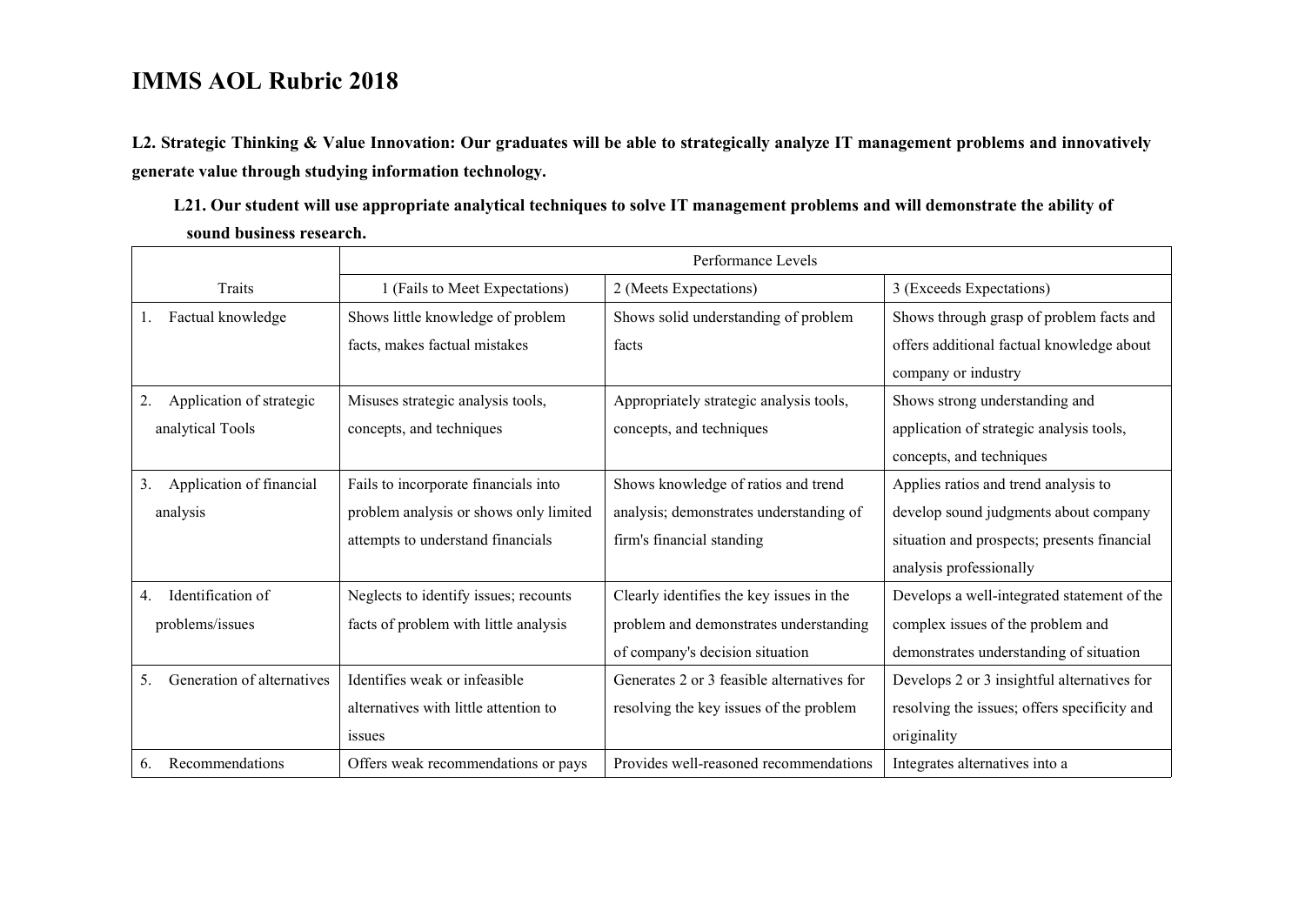|                   | little attention to addressing issues | that follow from the preceding analysis  | well-developed action plan; offers         |
|-------------------|---------------------------------------|------------------------------------------|--------------------------------------------|
|                   |                                       | and clearly address issues; no surprises | specificity, priorities, and sequencing of |
|                   |                                       |                                          | actions                                    |
| Business research | Shows little attention to presenting  | Provides good arguments backed up with   | Provides strong rationale and convincing   |
|                   | sound arguments or backing up ideas   | factual knowledge, analysis, and         | arguments throughout; demonstrates sound   |
|                   | with analysis; offers "I think"       | persuasive rationale                     | business research                          |
|                   | statements                            |                                          |                                            |

#### **L22. Our students will study emerging information technology.**

|                                | Performance Levels                     |                                          |                                            |
|--------------------------------|----------------------------------------|------------------------------------------|--------------------------------------------|
| Traits                         | 1 (Fails to Meet Expectations)         | 2 (Meets Expectations)                   | 3 (Exceeds Expectations)                   |
| Consideration                  |                                        | Begins to relate alternative views from  | Addresses perspectives noted previously,   |
|                                | Deals only with a single perspective   | emerging technology to qualify analysis. | and additional diverse perspectives        |
|                                | and fails to discuss possible emerging |                                          | emerging technology to qualify analysis.   |
|                                | technology.                            |                                          |                                            |
|                                |                                        |                                          |                                            |
| Management principle           | Lacks understanding of basic           | Shows clear comprehension of basic       | Integrates and applies basic management    |
|                                | management principles and strategic    | management principles and strategic      | principles and strategic thinking approach |
|                                | thinking approach.                     | thinking approach.                       | including emerging technology.             |
| Intellectual sensitivity<br>3. | Does not yet demonstrate intellectual  | Somewhat demonstrates intellectual       | Demonstrates a high degree of intellectual |
|                                | acuity, imagination, and sensitivity.  | acuity, imagination, and sensitivity.    | acuity, imagination, and sensitivity.      |
| Horizontal synthesis<br>4.     | Does not yet integrate emerging        | Partially integrates emerging technology | Successfully integrates emerging           |
|                                | technology skills and knowledge.       | skills and knowledge.                    | technology skills and knowledge.           |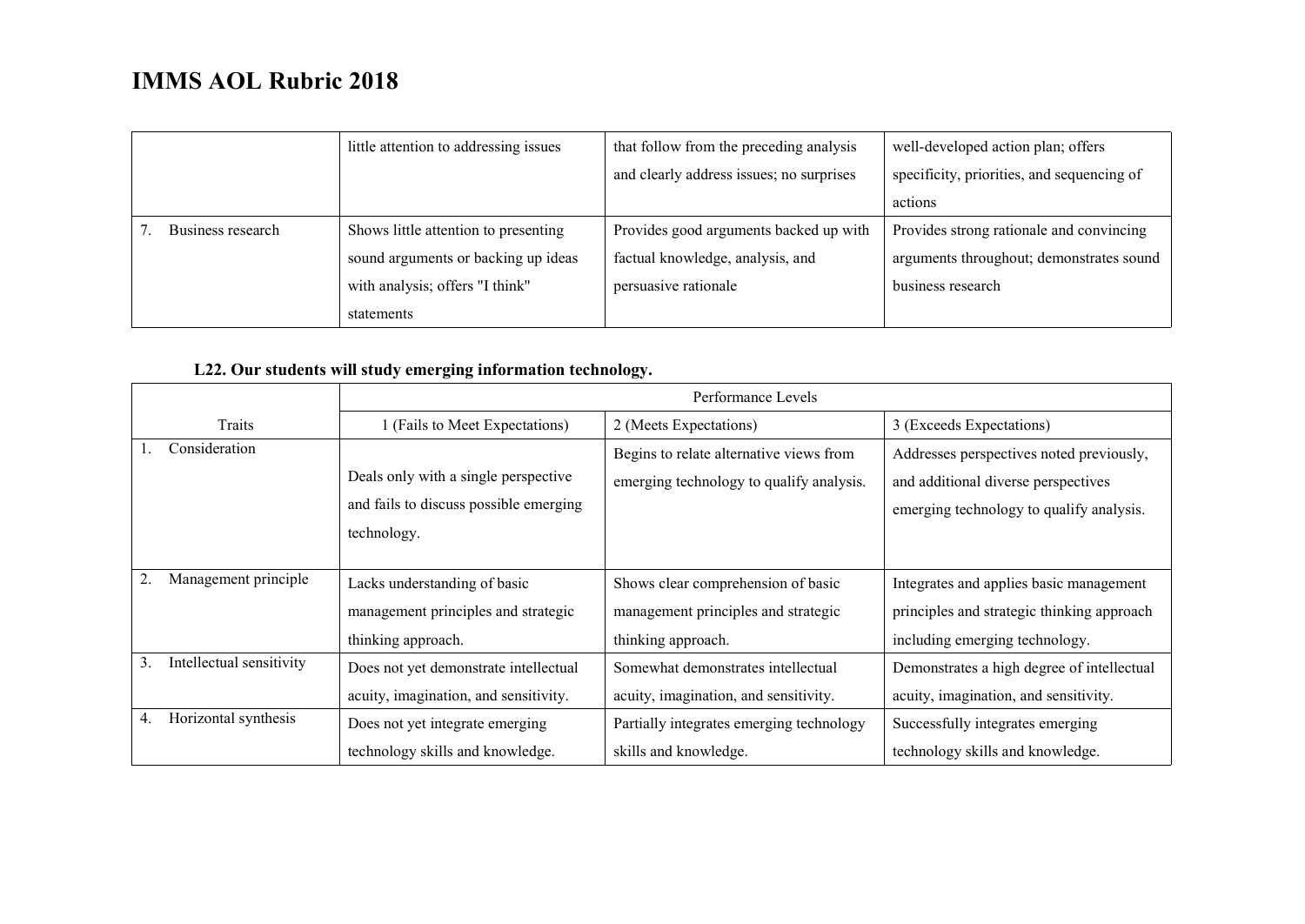| Vertical synthesis | Does not yet demonstrate awareness of | Demonstrates some awareness of      | Clearly demonstrates an awareness of |
|--------------------|---------------------------------------|-------------------------------------|--------------------------------------|
|                    | inter-relationships among self, the   | inter-relationships among self, the | inter-relationships among self, the  |
|                    | technology, business, and society.    | technology, business, and society.  | technology, business, and society.   |

**L3: Domain expertise in IT Management: Our graduates will develop professional knowledge and exhibit professional competencies in IT** 

#### **management.**

#### **L31. Our students will build IT management specific knowledge and understand the key issues.**

|                            | Performance Levels                        |                                              |                                           |  |
|----------------------------|-------------------------------------------|----------------------------------------------|-------------------------------------------|--|
| Traits                     | (Fails to Meet Expectations)              | 2 (Meets Expectations)                       | 3 (Exceeds Expectations)                  |  |
| 1. Build industry specific | Industry-specific concepts and issues are | Appropriately addresses most of the key      | Appropriately addresses all key industry- |  |
| knowledge                  | not identified or they are identified in  | industry-specific concepts and issues but    | specific concepts and issues and most of  |  |
|                            | appropriately.                            | omits or identifies a few of the minor ones. | the minor ones.                           |  |
|                            |                                           |                                              |                                           |  |
| 2. Understand the key      | Shows no understanding of the key issues  | Recognizes and shows reasonable              | Recognizes and appreciated the key issues |  |
| issues of business         | of business environment.                  | appreciation some of the key issues of       | of business environment                   |  |
| environment                |                                           | business environment.                        |                                           |  |

#### **L32. Our students apply domain expertise to the business problems in the IT management.**

|                            | Performance Levels                       |                                       |                                           |
|----------------------------|------------------------------------------|---------------------------------------|-------------------------------------------|
| Traits                     | 1 (Fails to Meet Expectations)           | 2 (Meets Expectations)                | 3 (Exceeds Expectations)                  |
| 1. Apply industry specific | No application of industry specific      | Some application of industry specific | Comprehensive application of industry     |
| knowledge to a specific    | knowledge to a specific problem;         | knowledge to a specific problem;      | specific knowledge to a specific problem; |
| problem                    | Incorrect conclusions or recommendations | Weak conclusions or recommendations   | Strong conclusions made;                  |
|                            | made                                     | made                                  | Creative recommendations given            |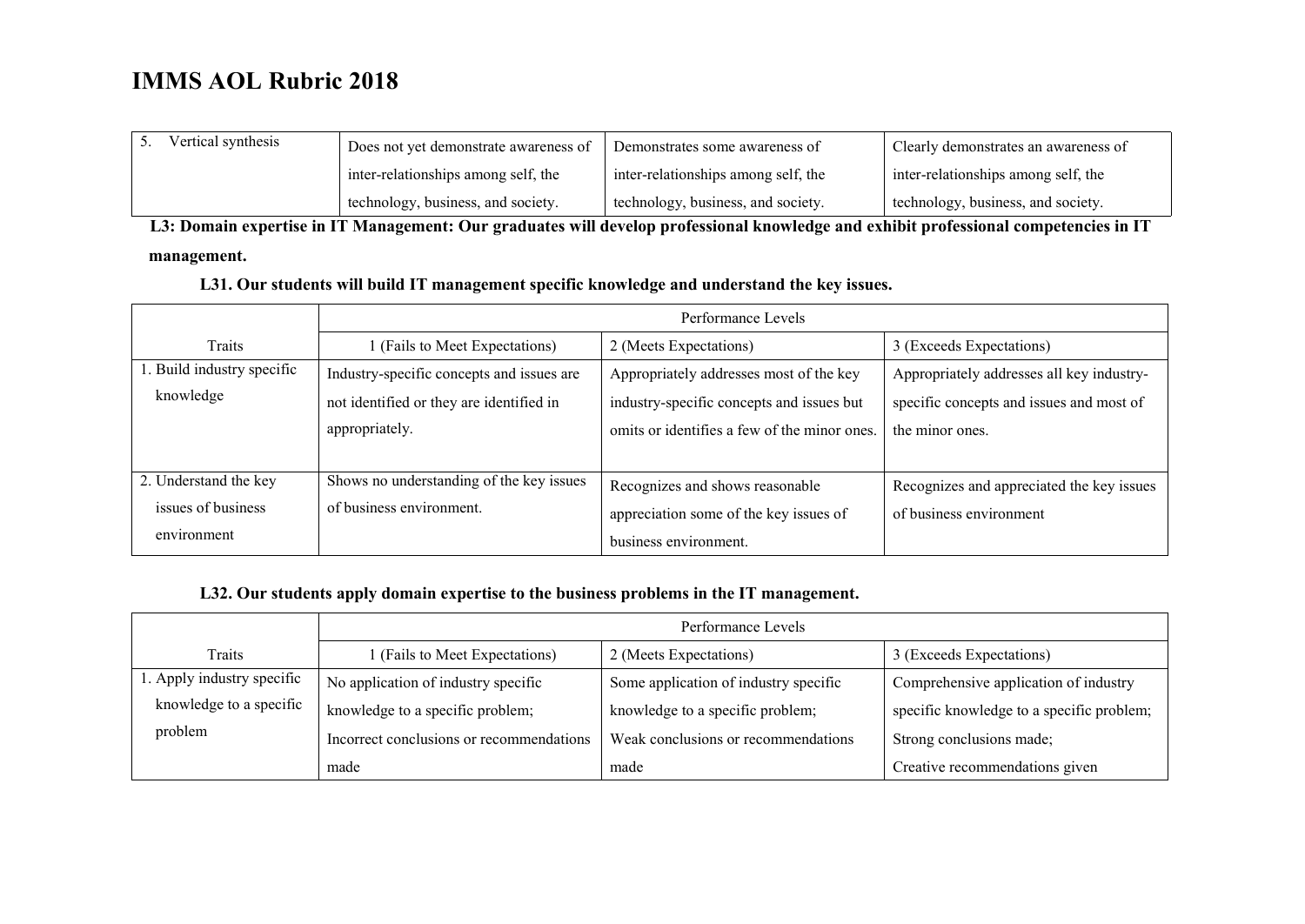| 2. Recommend solutions | Not a successful solution | Minimally successful solution    | Highly successful solution (uniquely    |
|------------------------|---------------------------|----------------------------------|-----------------------------------------|
| using structured       |                           | (modification or improvement);   | creative); Show reasonable analysis and |
| approach               |                           | Use structured analysis or model | model                                   |

**L4: Analytical and Creative Thinking: Our graduates will be capable researchers.**

#### **L41. Our student will identify and diagnose management/research problems.**

|                            | Performance Levels                                                                      |                                                                                                          |                                                                                   |
|----------------------------|-----------------------------------------------------------------------------------------|----------------------------------------------------------------------------------------------------------|-----------------------------------------------------------------------------------|
| Traits                     | 1 (Fails to Meet Expectations)                                                          | 2 (Meets Expectations)                                                                                   | 3 (Exceeds Expectations)                                                          |
| Identify<br>1.             |                                                                                         | Addresses most of the major management                                                                   | Addresses all the major                                                           |
| management/research        | Management/research issues/concepts are                                                 | issues/concepts appropriately but omits or                                                               | management/research issues/concepts and                                           |
| issues and concepts        | not identified or identified inappropriately                                            | inappropriately a few of the minor ones                                                                  | most of the minor ones                                                            |
|                            | Does not identify alternatives                                                          | Identifies and discusses a set of feasible                                                               | Identifies a set of feasible options that                                         |
| 2. Identify alternative    |                                                                                         | alternatives                                                                                             | demonstrates creativity and the ability to                                        |
| options                    |                                                                                         |                                                                                                          | integrate knowledge                                                               |
| 3. Quantitative evaluation | Evaluation is poor, not consistent with the<br>criteria or does not use facts correctly | Evaluation is adequate, relatively<br>consistent with criteria and facts are<br>generally used correctly | Evaluation is effective, consistent with<br>criteria and facts are used correctly |
|                            | Evaluation is poor, not consistent with the                                             | Evaluation is adequate, coherent,                                                                        | Evaluation is effective, demonstrates                                             |
| 4. Qualitative evaluation  | criteria incoherent or does not use facts                                               | relatively consistent with criteria and facts                                                            | creativity, coherent, consistent with                                             |
|                            | correctly                                                                               | are generally used correctly                                                                             | criteria and facts are used correctly                                             |
| 5. Present and organize    | Analysis is poorly organized and does not                                               | Analysis is reasonably well organized and                                                                | Analysis is very well organized and flow                                          |
| work in a logical manner   | flow effectively                                                                        | flow is adequate                                                                                         | is effective                                                                      |
| 6. Use new ideas and       | Absence of any new ideas and creative                                                   | Integrates ideas and analytical methods                                                                  | Effectively integrates ideas and analytical                                       |
| analysis methods not       | analytical methods                                                                      | from other sources not directly presented                                                                | methods from other sources not directly                                           |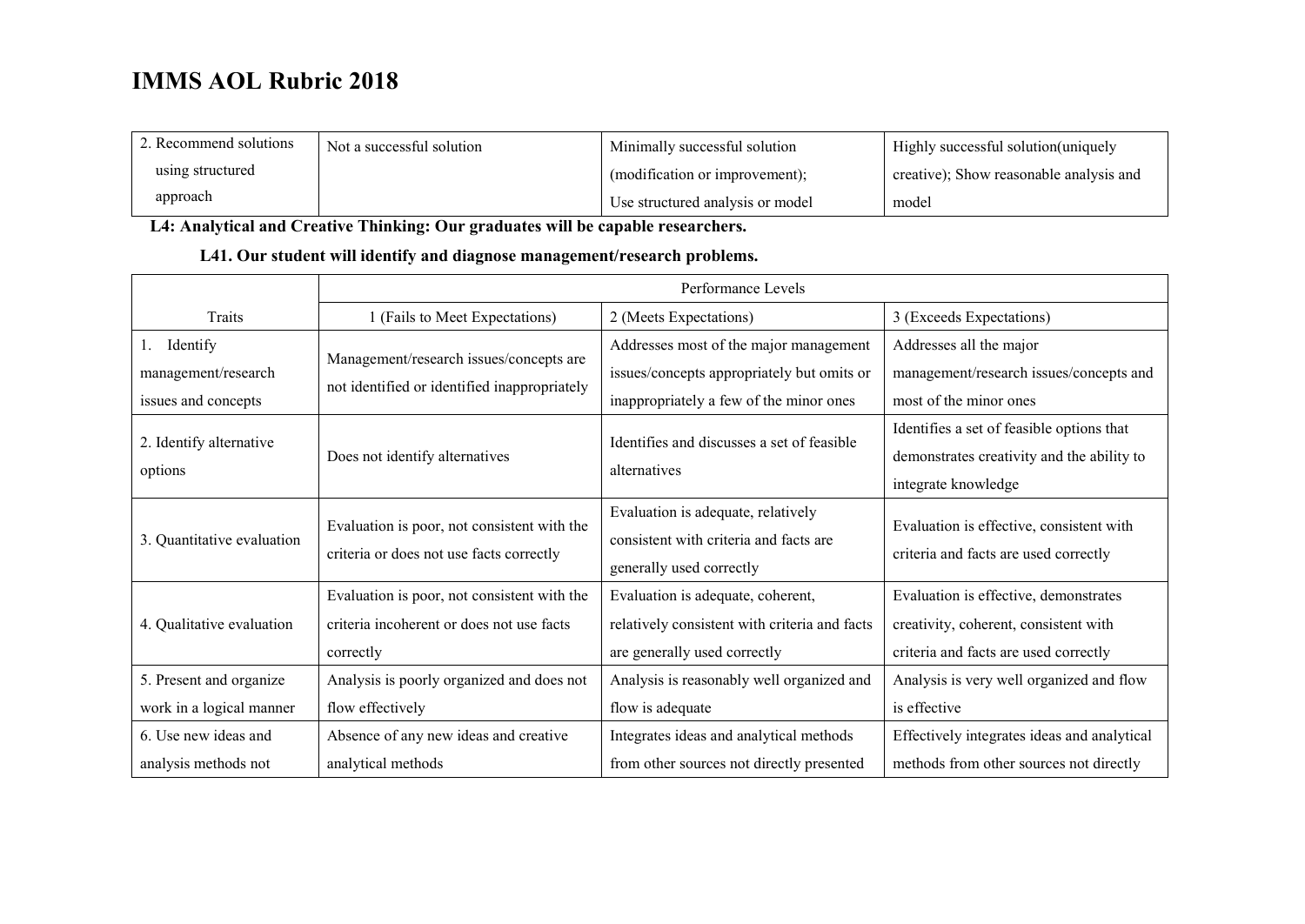| includes in the problem                          |                                           | in the case reasonably well                | presented in the problem                    |
|--------------------------------------------------|-------------------------------------------|--------------------------------------------|---------------------------------------------|
| 7. Use ethical and                               | Sources are inappropriate, not well       | Sources are fair, reasonably well          | Sources are appropriate, well documented    |
| professionally responsible                       | documented and poorly cited. Decisions    | documented and cited. Where appropriate    | and effectively cited.                      |
| documentation                                    | are not ethically sound, credible, or are | the decision is ethically sound, credible, | Where appropriate the decision is ethically |
| and propose ethical and<br>responsible solutions | frivolous                                 | and not frivolous                          | sound, credible, and not frivolous          |

|                                                              | Performance Levels                                           |                                                         |                                                                                                     |
|--------------------------------------------------------------|--------------------------------------------------------------|---------------------------------------------------------|-----------------------------------------------------------------------------------------------------|
| Traits                                                       | 1 (Fails to Meet Expectations)                               | 2 (Meets Expectations)                                  | 3 (Exceeds Expectations)                                                                            |
| 1. Preparation:<br>"fact finding"                            | No significant research                                      | At least 3 sources of relevant research                 | Research that goes beyond "literal"<br>categories into "lateral" for points of<br>comparison        |
| 2. Preparation:<br>"problem/objective finding"               | No clear cut problem or objective<br>identified              | A problem identified but no or only vague<br>objectives | All problems clearly stated and multiple<br>objectives prioritized toward solution<br>opportunities |
| 3. Incubation:<br>"idea finding"                             | Not many ideas generated with little<br>novelty or diversity | Good number of ideas but not overly<br>novel or diverse | Many ideas of a diverse nature                                                                      |
| 4. Illumination: "solution<br>finding"                       | Selection fails to meet objective(s)                         | Selection solves problem stated in main<br>objective    | Selection meets all objectives/maximizes<br>solutions to all problems                               |
| 5. Verification:<br>"acceptance finding"<br>(idea is proven) | Not a successful solution                                    | Minimally successful (modification or<br>improvement)   | Highly successful solution (uniquely<br>creative)                                                   |